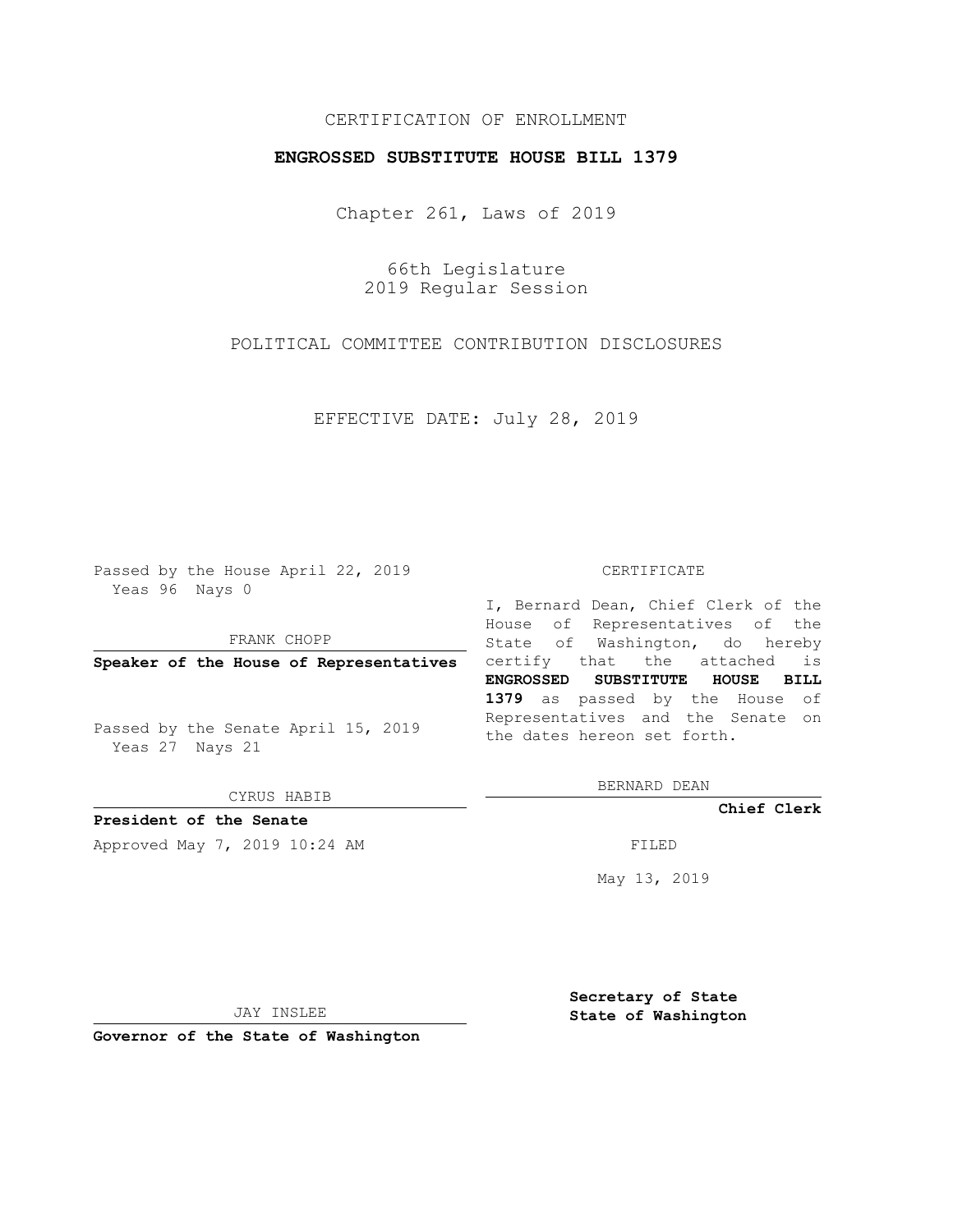### **ENGROSSED SUBSTITUTE HOUSE BILL 1379**

AS AMENDED BY THE SENATE

Passed Legislature - 2019 Regular Session

# **State of Washington 66th Legislature 2019 Regular Session**

By House State Government & Tribal Relations (originally sponsored by Representatives Pellicciotti, Hudgins, Appleton, Gregerson, Pollet, Macri, Valdez, Kloba, Bergquist, Tarleton, Doglio, Frame, Goodman, Reeves, and Fey)

READ FIRST TIME 02/05/19.

 AN ACT Relating to disclosure of contributions from political committees to other political committees; amending RCW 42.17A.320; adding a new section to chapter 42.17A RCW; and creating a new section.4

5 BE IT ENACTED BY THE LEGISLATURE OF THE STATE OF WASHINGTON:

 NEW SECTION. **Sec. 1.** The legislature finds that the public has the right to know who is contributing to election campaigns in Washington state and that campaign finance disclosure deters corruption, increases public confidence in Washington state 10 elections, raises the level of debate, and strengthens our representative democracy.

 The legislature finds that campaign finance disclosure is overwhelmingly supported by the citizens of Washington state as evidenced by the two initiatives that largely established Washington's current system. Both passed with more than seventy-two percent of the popular vote, as well as winning margins in every 17 county in the state.

 One of the cornerstones of Washington state's campaign finance disclosure laws is the requirement that political advertisements disclose the sponsor and the sponsor's top five donors. Many political action committees have avoided this important transparency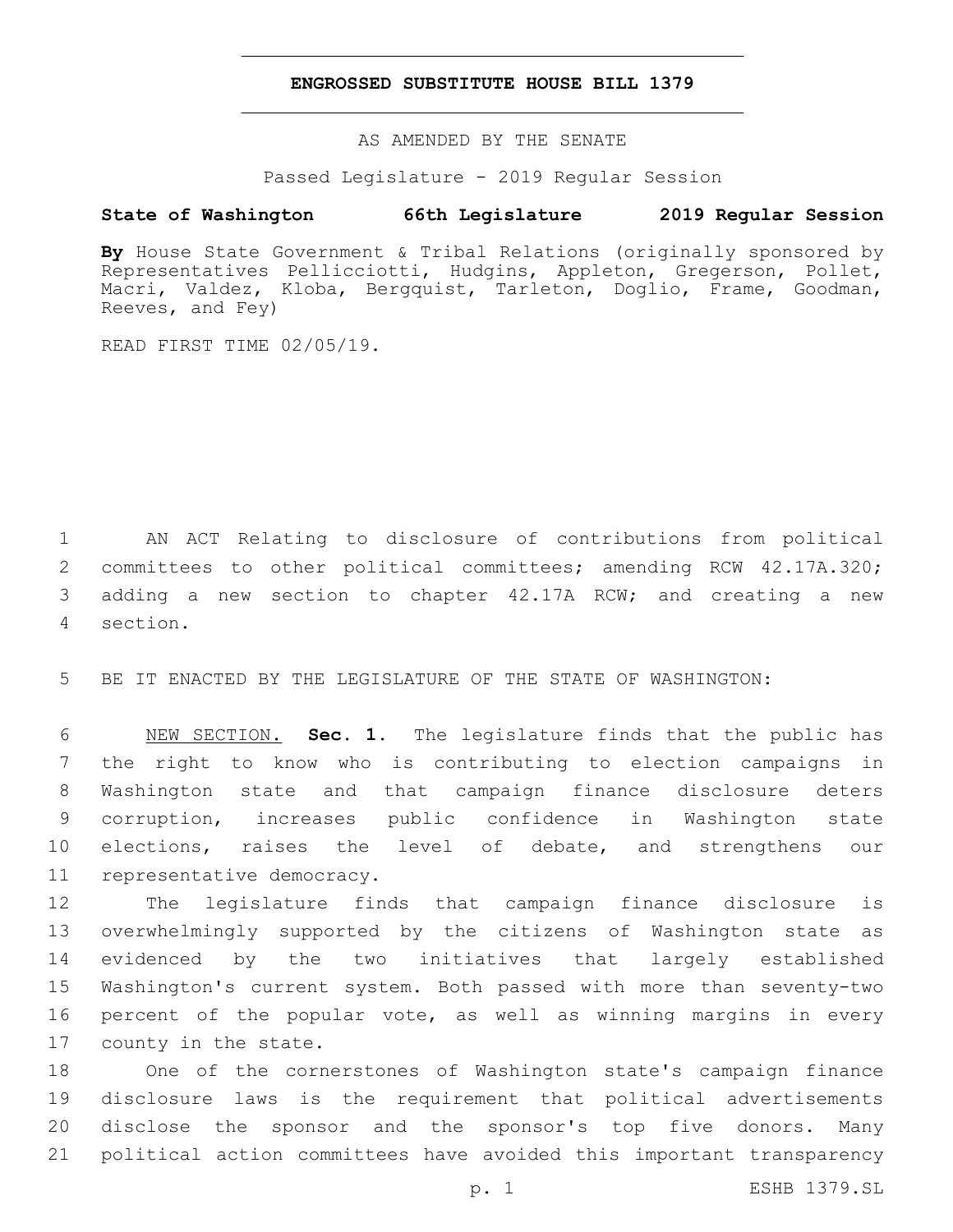requirement by funneling money from political action committee to political action committee so the top five donors listed are deceptive political action committee names rather than the real donors. The legislature finds that this practice, sometimes called "gray money" or "donor washing," undermines the intent of Washington state's campaign finance laws and impairs the transparency required 7 for fair elections and a healthy democracy.

 Therefore, the legislature intends to close this disclosure loophole, increase transparency and accountability, raise the level 10 of discourse, deter corruption, and strengthen confidence in the election process by prohibiting political committees from receiving an overwhelming majority of their funds from one or a combination of 13 political committees.

 NEW SECTION. **Sec. 2.** A new section is added to chapter 42.17A 15 RCW to read as follows:

 (1) For any requirement to include the top five contributors under RCW 42.17A.320 or any other provision of this chapter, the sponsor must identify the five persons or entities making the largest contributions to the sponsor in excess of the threshold aggregate value to be considered an independent expenditure in an election for public office under RCW 42.17A.005(29)(a)(iv) reportable under this chapter during the twelve-month period preceding the date on which the advertisement is initially to be published or otherwise presented 24 to the public.

 (2) If one or more of the top five contributors identified under subsection (1) of this section is a political committee, the top three contributors to each of those political committees during the same period must then be identified, and so on, until the individuals or entities other than political committees with the largest aggregate contributions to each political committee identified under subsection (1) of this section have also been identified. The sponsor must identify the three individuals or entities, not including political committees, who made the largest aggregate contributions to any political committee identified under subsection (1) of this section in excess of the threshold aggregate value to be considered an independent expenditure in an election for public office under RCW 42.17A.005(29)(a)(iv) reportable under this chapter during the same period, and the names of those individuals or entities must be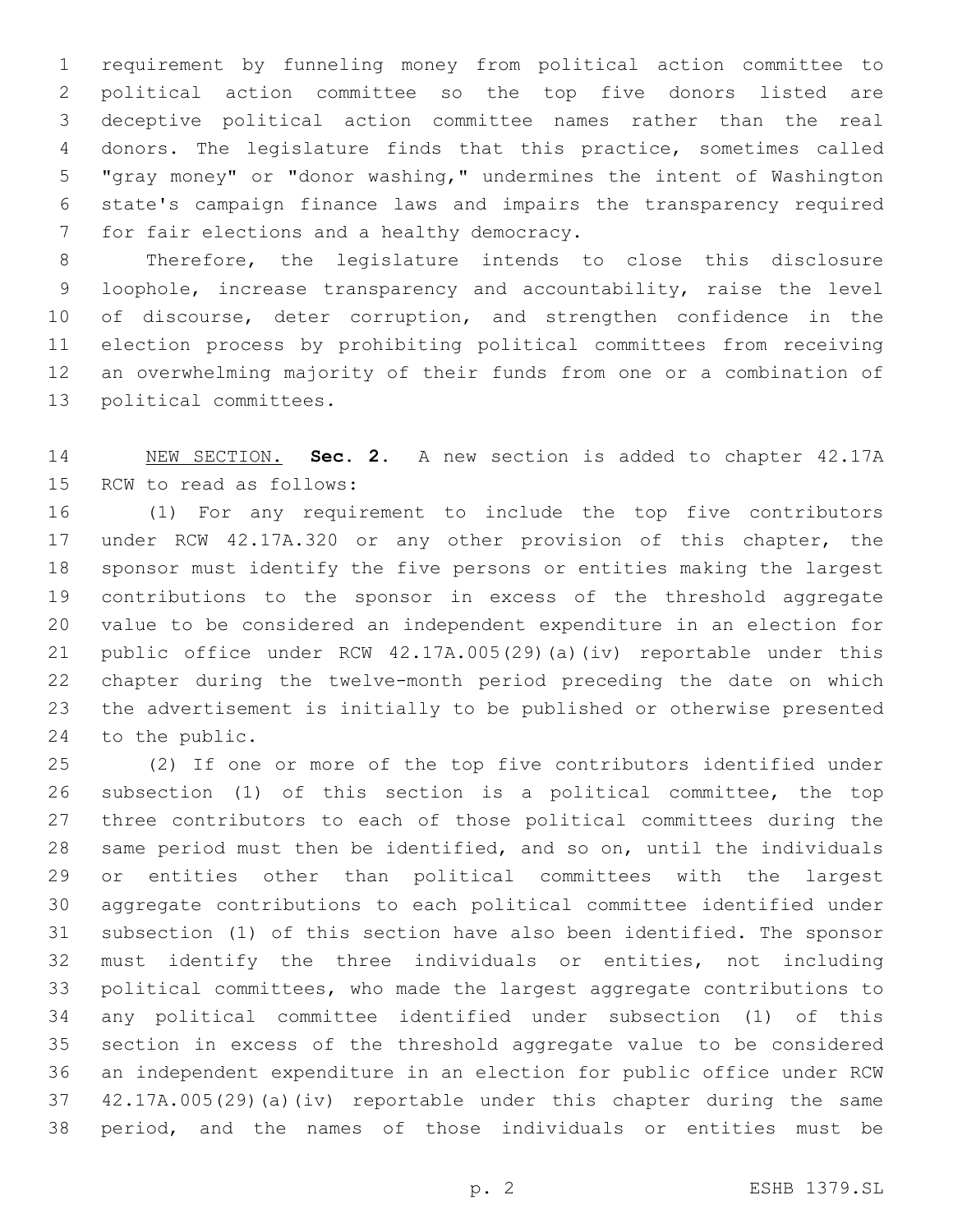displayed in the advertisement alongside the statement "Top Three 2 Donors to PAC Contributors."

 (3) Contributions to the sponsor or a political committee that are earmarked, tracked, and used for purposes other than the advertisement in question should not be counted in identifying the top five contributors under subsection (1) of this section or the top three contributors under subsection (2) of this section.

 (4) The sponsor shall not be liable for a violation of this section that occurs because a contribution to any political committee identified under subsection (1) of this section has not been reported 11 to the commission.

 (5) The commission is authorized to adopt rules, as needed, to prevent ways to circumvent the purposes of the required disclosures in this section to inform voters about the individuals and entities 15 sponsoring political advertisements.

 **Sec. 3.** RCW 42.17A.320 and 2013 c 138 s 1 are each amended to 17 read as follows:

 (1) All written political advertising, whether relating to candidates or ballot propositions, shall include the sponsor's name and address. All radio and television political advertising, whether relating to candidates or ballot propositions, shall include the sponsor's name. The use of an assumed name for the sponsor of electioneering communications, independent expenditures, or political advertising shall be unlawful. For partisan office, if a candidate has expressed a party or independent preference on the declaration of candidacy, that party or independent designation shall be clearly identified in electioneering communications, independent 28 expenditures, or political advertising.

 (2) In addition to the information required by subsection (1) of this section, except as specifically addressed in subsections (4) and (5) of this section, all political advertising undertaken as an independent expenditure or an electioneering communication by a person or entity other than a bona fide political party must include 34 as part of the communication:

 (a) The statement: "No candidate authorized this ad. It is paid 36 for by (name, address, city, state)";

 (b) If the sponsor is a political committee, the statement: "Top Five Contributors," followed by a listing of the names of the five 39 persons ((or entities)) making the largest contributions ((in excess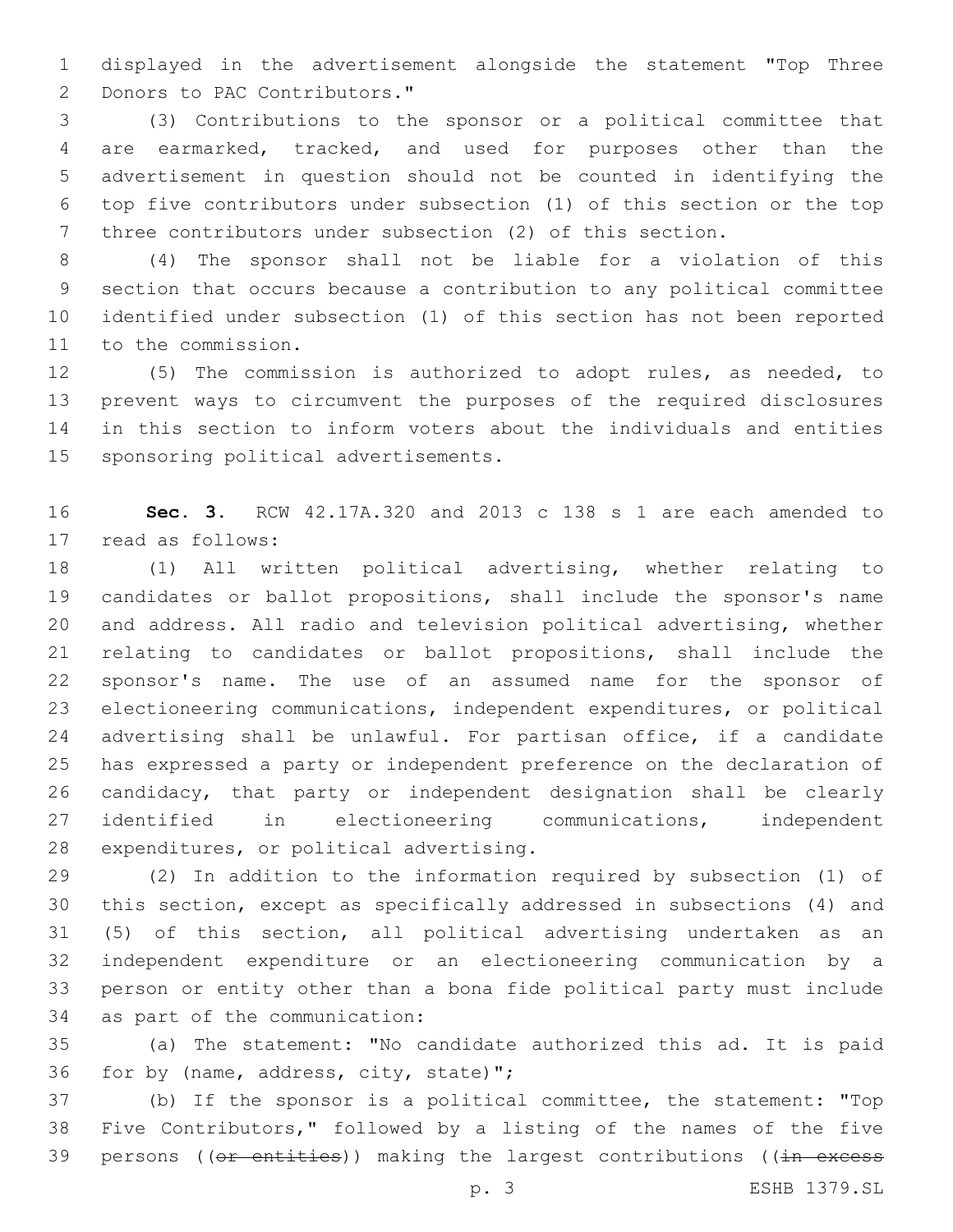of seven hundred dollars reportable under this chapter during the twelve-month period before the date of the advertisement or communication)) as determined by section 2(1) of this act; and if necessary, the statement "Top Three Donors to PAC Contributors," followed by a listing of the names of the three individuals or entities, other than political committees, making the largest 7 aggregated contributions as determined by section 2(2) of this act; 8 and

 (c) If the sponsor is a political committee established, maintained, or controlled directly, or indirectly through the formation of one or more political committees, by an individual, corporation, union, association, or other entity, the full name of 13 that individual or entity.

 (3) The information required by subsections (1) and (2) of this 15 section shall:

 (a) Appear on the first page or fold of the written advertisement or communication in at least ten-point type, or in type at least ten percent of the largest size type used in a written advertisement or communication directed at more than one voter, such as a billboard or 20 poster, whichever is larger;

(b) Not be subject to the half-tone or screening process; and

22 (c) Be set apart from any other printed matter. No text may be 23 before, after, or immediately adjacent to the information required by 24 subsections (1) and (2) of this section.

 (4) In an independent expenditure or electioneering communication transmitted via television or other medium that includes a visual 27 image, the following statement must either be clearly spoken, or appear in print and be visible for at least four seconds, appear in 29 letters greater than four percent of the visual screen height on a solid black background on the entire bottom one-third of the television or visual display screen, or bottom one-fourth of the screen if the sponsor does not have or is otherwise not required to 33 list its top five contributors, and have a reasonable color contrast with the background: "No candidate authorized this ad. Paid for by (name, city, state)." If the advertisement or communication is undertaken by a nonindividual other than a party organization, then the following notation must also be included: "Top Five Contributors" 38 followed by a listing of the names of the five persons ( $(e<sup>F</sup>)$ 39 entities)) making the largest aggregate contributions ((in excess of seven hundred dollars reportable under this chapter during the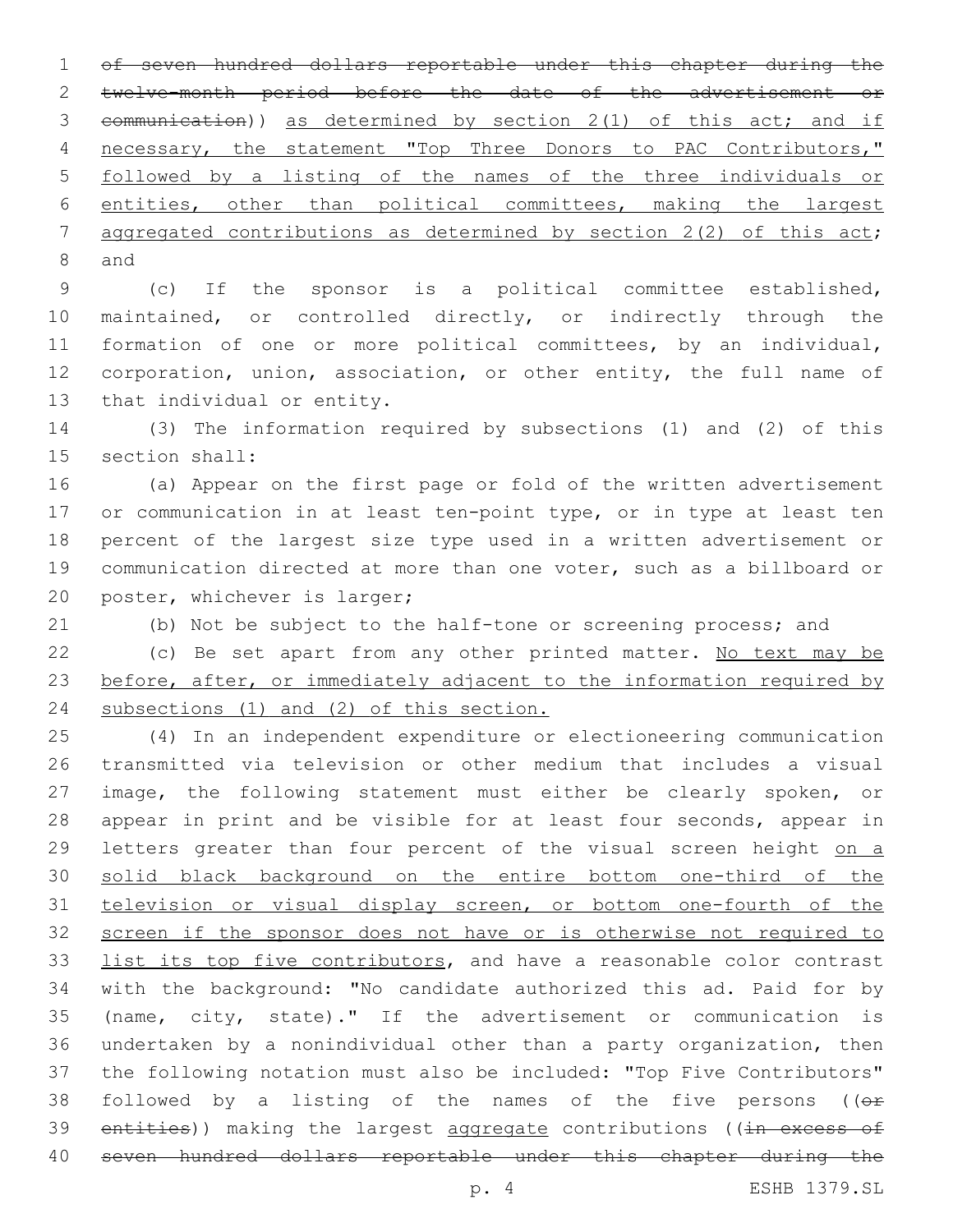twelve-month period preceding the date on which the advertisement is 2 initially published or otherwise presented to the public)) as 3 determined by section 2(1) of this act; and if necessary, the statement "Top Three Donors to PAC Contributors," followed by a listing of the names of the three individuals or entities other than political committees making the largest aggregate contributions to political committees as determined by section 2(2) of this act. Abbreviations may be used to describe contributing entities if the full name of the entity has been clearly spoken previously during the 10 broadcast advertisement.

11 (5) The following statement shall be clearly spoken in an 12 independent expenditure or electioneering communication transmitted 13 by a method that does not include a visual image: "No candidate 14 authorized this ad. Paid for by (name, city, state)." If the 15 independent expenditure or electioneering communication is undertaken 16 by a nonindividual other than a party organization, then the 17 following statement must also be included: "Top Five Contributors" 18 followed by a listing of the names of the five persons ( $(e<sub>F</sub>)$ 19 entities)) making the largest contributions ((in excess of seven 20 hundred dollars reportable under this chapter during the twelve-month 21 period preceding the date on which the advertisement is initially 22 published or otherwise presented to the publie)) as determined by 23 section 2(1) of this act; and if necessary, the statement "Top Three 24 Donors to PAC Contributors," followed by a listing of the names of 25 the three individuals or entities, other than political committees, 26 making the largest aggregate contributions to political committees as 27 determined by section 2(2) of this act. Abbreviations may be used to 28 describe contributing entities if the full name of the entity has 29 been clearly spoken previously during the broadcast advertisement.

30 (6) Political advertising costing one thousand dollars or more 31 supporting or opposing ballot measures sponsored by a political 32 committee must include the information on the (("Top Five 33 Contributors" consistent with subsections  $(2)$ ,  $(4)$ , and  $(5)$  of this 34 section)) top five contributors and top three contributors, other 35 than political committees, as required by section 2 of this act. A 36 series of political advertising sponsored by the same political 37 committee, each of which is under one thousand dollars, must include 38 the ((<del>"Top Five Contributors" information required by this section</del>)) 39 top five contributors and top three contributors, other than